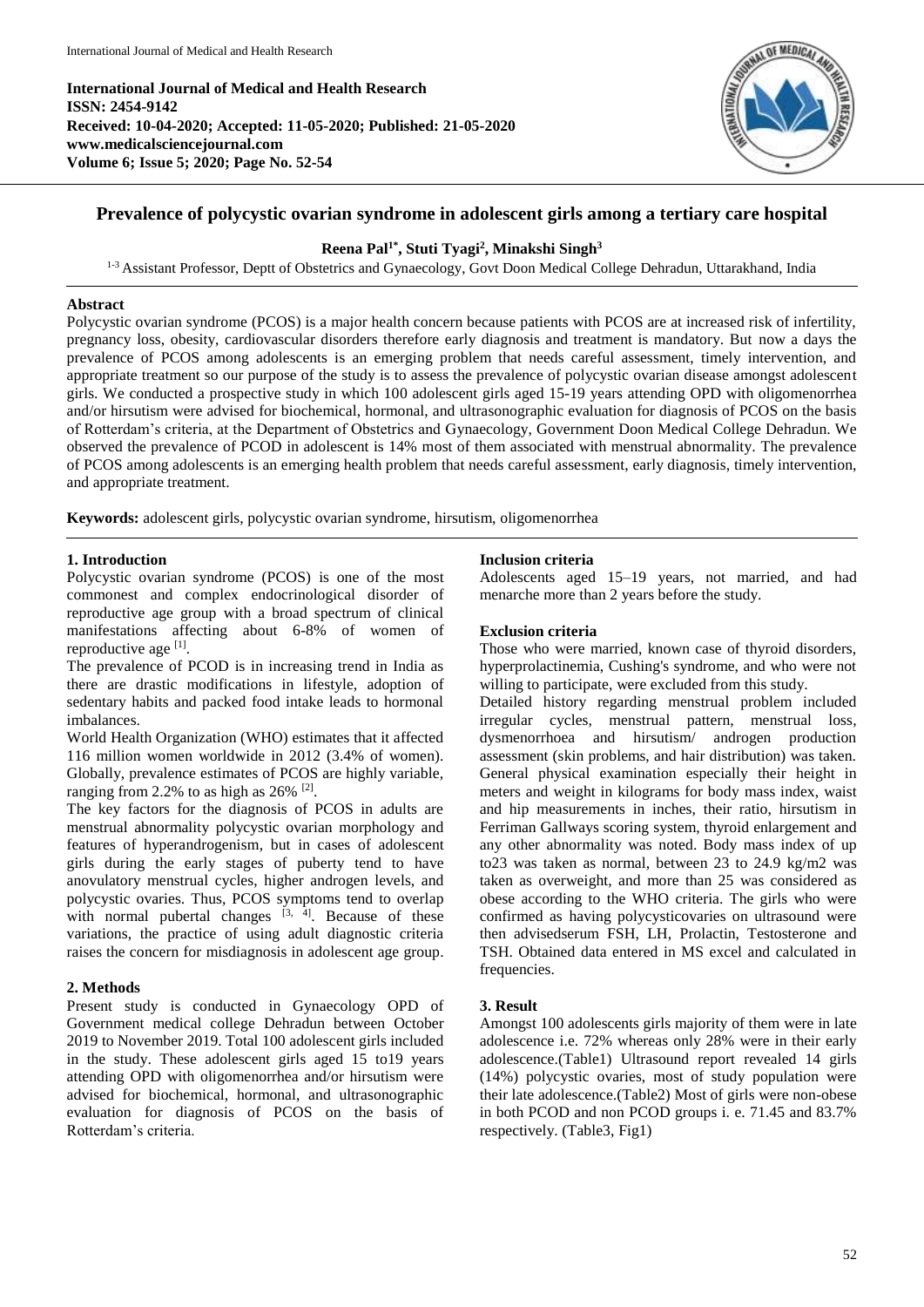**Table 1:** Age distribution

| Age              | $Number(N=100)$ | Percentage |
|------------------|-----------------|------------|
| Early adolescent | 28              | 28%        |
| Late adolescent  |                 | 72%        |

**Table 2:** USG finding in study population

| Age              | <b>PCOD On USG</b> | <b>Normal on USG</b> |
|------------------|--------------------|----------------------|
| Early adolescent | 2(2%)              | 26(26%)              |
| Late adolescent  | 12(12%)            | $60(60\%)$           |
| Total            | 14(14%)            | 86(86%)              |

|  | <b>Table 3: Relation between BMI and PCOD</b> |  |  |  |  |
|--|-----------------------------------------------|--|--|--|--|
|--|-----------------------------------------------|--|--|--|--|

| BMI         |              | PCOD group (14) Non PCOD group (86) |
|-------------|--------------|-------------------------------------|
| Non obese   | $10(71.4\%)$ | 72(83.7%)                           |
| Over weight | $3(21.4\%)$  | 14(16.3%)                           |
| Obese       | $1(7.1\%)$   |                                     |
| Total       | 14(100%)     | 86(100%)                            |



**Fig 1:** Shows relation between BMI and PCOS

Our study shows the irregular menstrual cycle is commonest clinical manifestation in both groups i.e. 92.8% and 93% respectively. Acne and hirsutism were second commonest clinical manifestation. Whereas loss of hair is more in Non PCOD group i.e. 50%. Obesity contributes 7.14% in PCOD groups and 3.48% in non PCOD groups. (Table3, Fig2)

**Table 3:** Clinical manifestations associated with PCOS and non PCOS groups

|                        | <b>PCOD</b> | <b>Non PCOD</b> | <b>Total</b> |
|------------------------|-------------|-----------------|--------------|
| <b>Symptoms</b>        | group       | group           | Percentage   |
|                        | $N=14$      | $N=86$          | $N=100$      |
| Irregular cycles       | 13(92.85%)  | 80(93.02%)      | 93%          |
| Obesity                | $1(7.14\%)$ | 3(3.48%)        | 4%           |
| Hirsutism              | 6(42.85%)   | 37(43.02%)      | 43%          |
| Acne                   | 9(64.28%)   | 52(60.46%)      | 61%          |
| Loss of hair           | 5(35.71%)   | 43(50%)         | 48%          |
| Mood change/depression | 4(28.57%)   | 28(32.55%)      | 32%          |



**Fig 2:** Clinical manifestations associated with PCOS and non PCOS groups

#### **4. Discussion**

The prevalence of PCOS among adolescents is an emerging health problem that needs careful assessment, timely intervention, and appropriate treatment. Exact prevalence of PCOD among adolescents not known as lack of data and document.

During this adolescent phase, which is a transitional period, several features may be in evolution and many findings may be transitory which stabilize later during adolescence. However, it is important to make an early diagnosis in order to prevent early and late sequel of polycystic ovarian syndrome. As It is well known that PCOS is a major health concern because it increased risk of infertility, pregnancy loss, obesity, cardiovascular disorders, diabetes mellitus, obstructive sleep apnea, depression, non-alcoholic fatty liver disease, endometrial hyperplasia and endometrial carcinoma [5, 9] .

The study shows prevalence of PCOS is 14%. while another study done by Nidhi *et al*, which was community bases study the prevalence rate was  $9.13\%$  [10]. In another study conducted on Saudi girls, the estimated prevalence of PCOS was 53.7% which is strikingly high. Incidence of obesity in Saudi Arabia which has an established association with PCOS in this study [11].

Study shows PCOS is more common in late adolescent period (85.7%) it was similar as in Dr. Kalavathi *et al*, In that study about 76.2 % the cases were in late adolescence [12]. Among those diagnosed with PCOS, 71.4% were nonobese, 21.4% cases were overweight, and 7.1% were obese. According to Joshi B *et al* among those diagnosed with PCOS, 71.8% were nonobese, 7.5% cases were overweight, and  $20.7\%$  were obese  $^{[13]}$ .

Menstrual irregularity was the most common presentation in the adolescent includes both group both PCOS and non PCOS group. According to Maslyanskaya S, Talib HJ,at el, PCOS was the most common underlying etiology in adolescents hospitalized with abnormal uterine bleeding